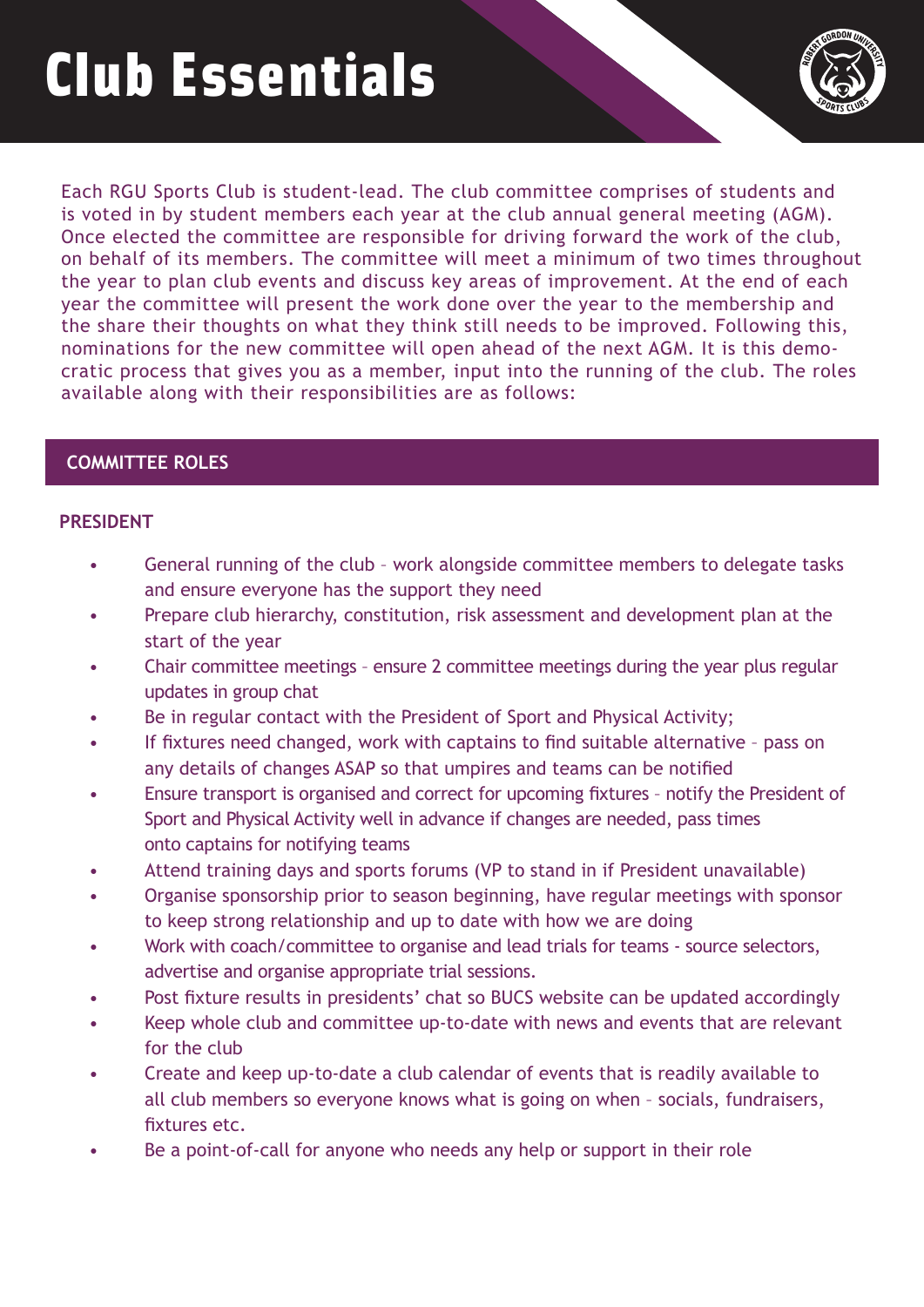#### **VICE PRESIDENT**

- Responsible for supporting the president with the day to day running of the club
- Must attend all 4 Sports Forums.
- Responsible for supporting all committee members with their roles so that they can fulfill tasks to the best of their abilities

### **WELLBEING OFFICER**

- Provide support and guidance to all members of the club regardless of age, sex, race, background or class.
- Ensure all members of the club are treated fairly at any event or session in which the club or university are being represented.
- Promote healthy lifestyle choices at training sessions and highlight their importance in improving mental, physical and social wellbeing.
- Actively educate and signpost club members to both internal and external services which can provide support in a variety of areas.
- Work alongside team captains and social secretaries to initiate and plan at least 1 team bonding session and at least 1 'sober social' in the academic calendar
- Liaise with the Club President gain access to CPD opportunities surrounding the role.

# **SOCIAL SECRETARY**

- Create and foster club cohesion
- Work together to ensure that regular socials are organised
- Actively organise one social every 2/3 weeks to keep people interested and ensure whole club are supporting each other
- Work with Vice President to try and incorporate fundraising into social events, where possible
- Promote social events equally to both BUCS players and social players so that everyone mixes as **ONE CLUB**

#### **SOCIAL MEDIA COORDINATOR**

- Responsible for updating all club social media including Facebook, Twitter and Instgram and club page on the RGU:Union website.
- Advertise social events on social media well in-advance so that people are aware of what is happening and can plan accordingly.
- Work with social secretaries to create Facebook events for nights out and work alongside fundraising Vice Presidents to promote bake sales, bag packs etc.
- Liaise with the Club President to promote up-coming matches and ensure team photo graphs are taken for social media

## **CAPTAIN**

- Ensure all team members are signed up and approved on BUCS Play. Select team sheets on the platform and upload score and match card following every fixture.
- Liaise with coaches by highlighting training needs and requirements for teams which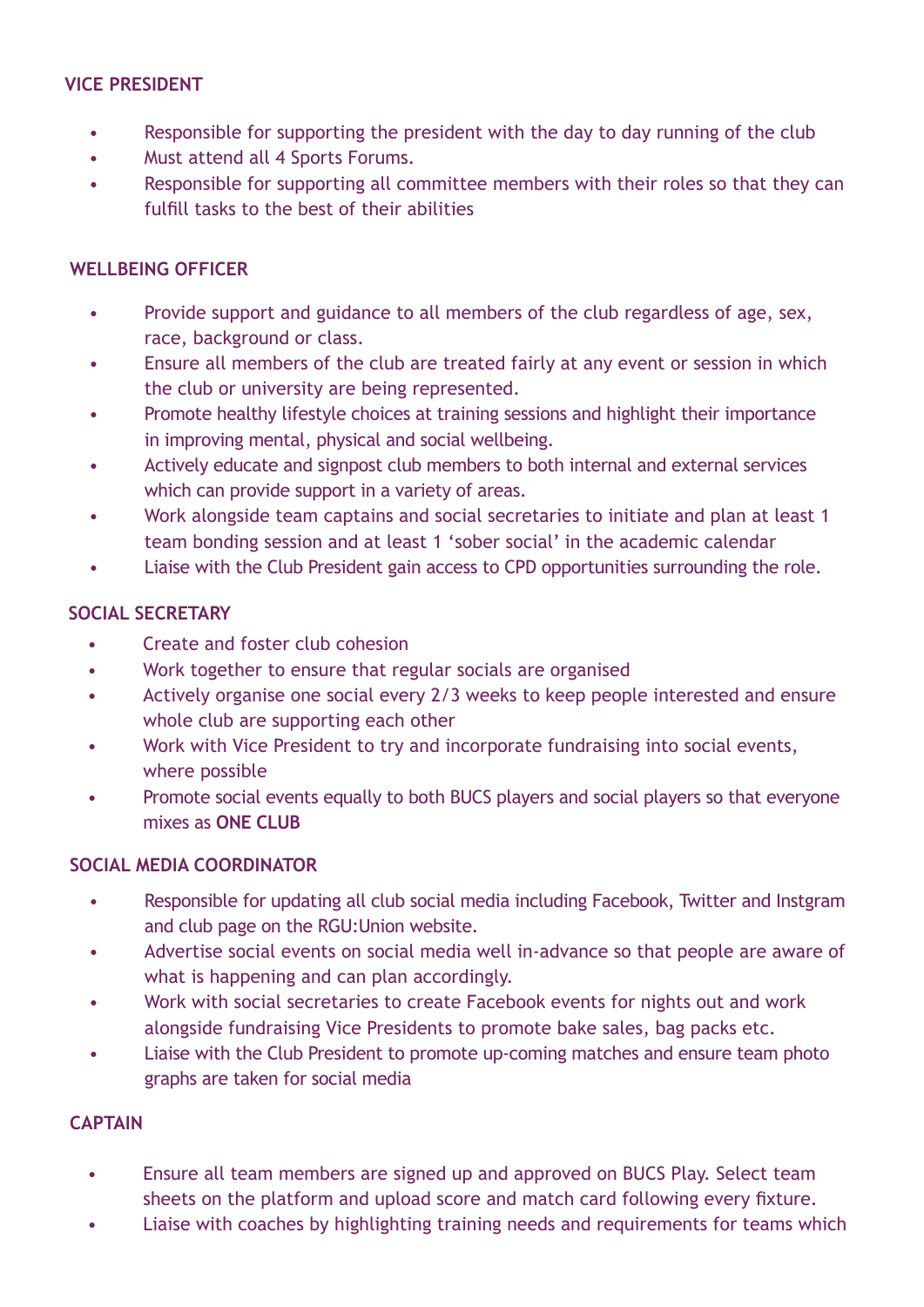can then be implemented into training plans for the year.

- Work with coaches to select teams both before, during and after matches surrounding positions and assessing team availability well in advance.
- If ever short of players, communicate with the Club President/Coach to consider options of utilising other teams and playing players up.
- Send Club President list of everyone on bus at away fixtures for passing on to the President of Sport and Physical Activity.

#### **VICE-CAPTAIN**

- Act as a point-of-call to players if captain is unavailable/cannot play a fixture.
- Support the captain when required and help with team decision-making.

# **WHAT DOES THIS MEAN FOR YOU?**

As members of the club you have an ability to influence the committees work and should voice your opinions to ensure the work of the committee reflects the needs of the membership. This can be done through requesting agenda points at committee meetings and reading of the minutes to see what was discussed at the committee meetings. Wider RGU Sports Clubs (affect all clubs) issues/concerns can be raised at the RGU Sports Forum which takes place four times throughout the year. Each club is represented at the forum by their President and Vice President, who will raise ideas on behalf of their members and speak on behalf of the club when discussing agenda items. It is at the Sports Forum that fundraising, sponsorship and all club events are discussed, as this influences the all club calendar of activity. The RGU Sports Forum is hosted by the President of Sport and Physical Activity and the minutes of these forums are available to you as a member. You can also raise any concerns directly with the President of Sport and Physical Activity who is here to support you throughout your time with RGU Sports Clubs.

#### **CLUB DEVELOPMENT**

As well as committee meetings, the committee is also responsible for the development of the club throughout the year. This is aided and assisted by regular club development meetings with the President of Sport and Physical Activity and Club Development Officer. The three parties will use these meetings to discuss and agree upon the short, medium and long term goals of the club and put infrastructures in place to help clubs achieve those.

RGU Sports Clubs has 4 key areas for development to ensure our clubs grow stronger and stronger year on year.

**Performance** – Within our sports clubs we want to give students the opportunity to play at the highest level attainable within the BUCS and SSS Structures. As well as provide clubs with recreational opportunities to develop within your chosen sport.

**Education** – We want to ensure our students are well equipped to carry out roles within the sports club structure and are advocates of our RGU Sports Clubs culture.